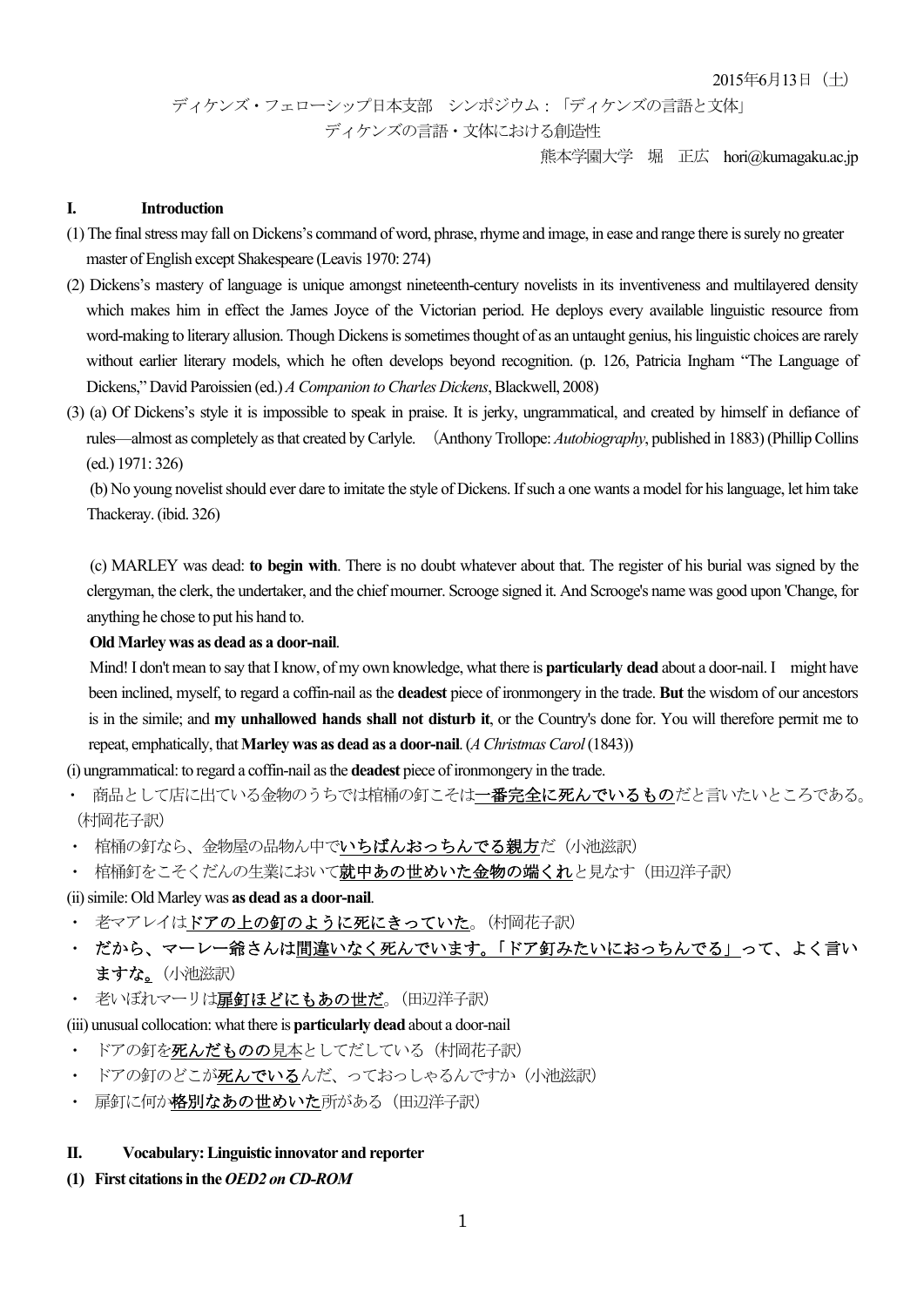| Title of Work              | Year | Word-tokens | OED2/CD | /100,000<br>words |
|----------------------------|------|-------------|---------|-------------------|
| Pickwick Papers            | 1837 | 303,182     | 215     | 71.0              |
| Oliver Twist               | 1839 | 159,256     | 109     | 68.4              |
| Nicholas Nickleby          | 1839 | 325,345     | 107     | 32.9              |
| The Old Curiosity Shop     | 1841 | 219,558     | 81      | 36.9              |
| <b>Barnaby Rudge</b>       | 1841 | 256,082     | 66      | 25.8              |
| Martin Chuzzlewit          | 1844 | 339,906     | 61      | 17.9              |
| Dombey and Son             | 1848 | 344,851     | 119     | 34.5              |
| David Copperfield          | 1850 | 358,720     | 29      | 8.1               |
| <b>Bleak House</b>         | 1853 | 357,048     | 89      | 24.9              |
| <b>Hard Times</b>          | 1854 | 104,322     | 33      | 31.6              |
| Little Dorrit              | 1857 | 340,657     | 67      | 19.7              |
| A Tale of Two Cities       | 1859 | 136,625     | 29      | 21.2              |
| <b>Great Expectations</b>  | 1861 | 186,248     | 52      | 27.9              |
| Our Mutual Friend          | 1865 | 328,961     | 127     | 38.6              |
| The Mystery of Edwin Drood | 1870 | 94,642      | 15      | 15.9              |
| <b>TOTAL</b>               |      | 3,855,403   | 1,199   | 31.0              |

(a) Table 1. The number of first citations from Dickens' main fictional works in the *OED2 on CD-ROM*

(b) Table 2. The number of first citations from Dickens' non-fiction in the *OED2 on CD-ROM*

| Title of Work              | Year    | Word-tokens | OED2/CD | /100,000<br>words |
|----------------------------|---------|-------------|---------|-------------------|
| Sketches by Boz            | 1836    | 188,591     | 215     | 114.0             |
| Ameican Notes              | 1842    | 102,068     | 39      | 38.2              |
| The Uncommercial Traveller | 1860-69 | 143,148     | 42      | 29.3              |
| Total                      |         | 433,807     | 296     | 68.2              |
| Letters                    | 1832-70 |             | 136     |                   |

# **(2) Linguistic innovator**

(a) he put his open hand to the side of his hat, in a military manner which that **angry-eyed, buttoned-up, inflammatory-faced** old gentleman appeared but imperfectly to appreciate. (OMF I, 5)

(b) Table 3. Classification of the compound words from Dickens treated as first-citations in the *OED*

| Part of Speech     | Number of lexemes |
|--------------------|-------------------|
| Compound noun      | 354 (75.5%)       |
| Compound adjective | $95(20.3\%)$      |
| Compound verb      | $13(2.8\%)$       |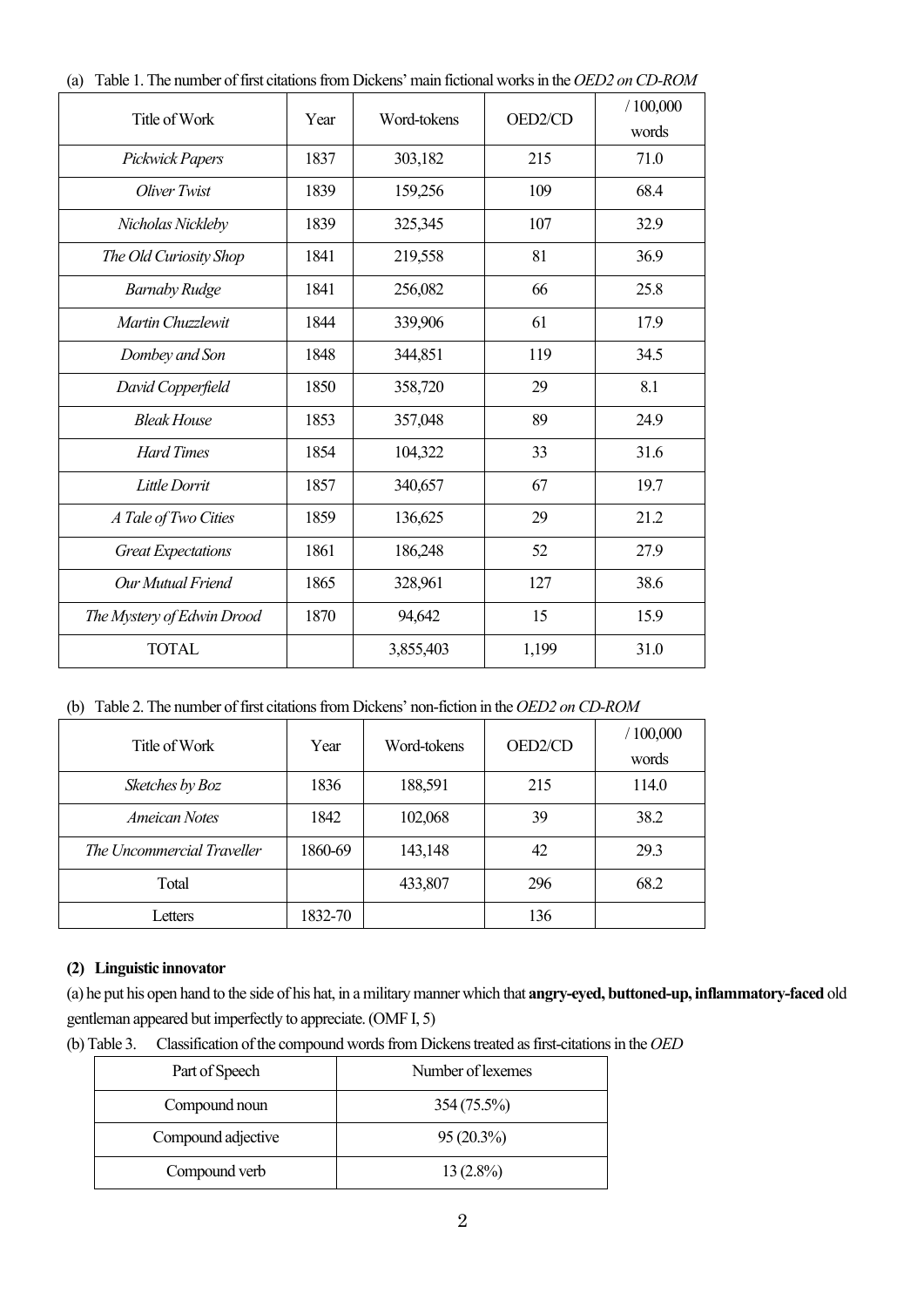| Compound adverb       | $7(1.5\%)\%$   |
|-----------------------|----------------|
| Total (Compound word) | $469(100.0\%)$ |

| (c) Table 4. Classification of the compound adjectives from Dickens treated as first-citations in the OED |  |
|-----------------------------------------------------------------------------------------------------------|--|
|                                                                                                           |  |

| Type                                  | Example                             | Number of lexemes |
|---------------------------------------|-------------------------------------|-------------------|
| Noun + $ed$ -participle               | apple-faced, beef-faced             | 33                |
| Adjective + $ed$ -participle          | angry-eyed, bulbous-shoed           | 25                |
| Noun + $ing$ -participle              | business-looking, life-thirsting    | 8                 |
| Noun + adjective                      | ginger-beery, self-devotional       | 5                 |
| $Adverb+ed-participle$                | first-named, slack-baked            | 5                 |
| Noun + noun (attributive)             | dog's-meat, cherry stick            | 5                 |
| Adjective + $ing$ -participle         | blithe-looking, responsible-looking | 4                 |
| $Adjective + noun (attribute)$        | half-quartern, half-price           | $\overline{2}$    |
| $Adverb + ing-participle$             | out-speaking, over-swinging         | 2                 |
| $\text{Adjective} + \text{adjective}$ | politico diplomatico                |                   |
| $Adverb + adjective$                  | over-particular                     |                   |
| Verb + $ed$ -participle               | draggle-haired                      |                   |
| Others (attributive)                  | devil-may-care, matter-of-course    | 3                 |
| Total                                 |                                     | 95                |

(d) Neologism of manner adverbs

(i) –*ly* adverbs that are recorded as first citations in the *OED2 on CD-ROM*(40)

abstractedly (NN), acutely (NN), buzzingly (NN), changingly (TTC), cherubically (OMF), confusingly (Letter, 1863), constitutionally (PP), ding-dong-doggedly (Letter, 1870), disconcertedly (HM), distractingly (American Notes, 1842), emetically (Uncormercial Traveller, UT, 1860), emotionally (OMF), engrossedly (OMF), exasperatingly (Letter, 1851), fadedly (BH), fearfully (Letter, 1835), inflammatorily (Letter, 1840), locomotively (GE), melodramatically (PP), metropolitaneously (Letter, 1852), monomaniacally (LD), mouldily (Letter, 1869), phosphorescently (DS), platformally (ED), polygamically (UT), potentially (GE), predictively (OCS), rakishly (OT), roundaboutedly (ED), skirmishingly (DS), slily (PP), spaciously (OMF), spasmodically (NN), spectacularly (TTC), surely (PP), unpromisingly (DS), unsympathetically (GE), uproariously (OT), uvularly (UT), viciously (BR)

(ii) –*ly* adverbs that are considered to be earlier or in the same year as the first citation in the *OED2 on CD-ROM*(21)

apoplectically (ED), banteringly (LD), blinkingly (HT), buoyantly (SB), caustically (OT), connubially (SB), cringingly (BH), detrimentally (LD), gloweringly (TTC), grandiloquently (LD), inanely (LD), lugubriously (SB), nomadically (BH), reassuringly (OMF), repellantly (HT), Shakespearianly (DC), smoothingly (BH), unadmiringly (LD), uncomplainingly (LD), unmistakably (DC), unmistakingly (OMF)

# (iii) –*ly* adverbs that are not recorded in the *OED2 on CD-ROM*(12)

aperiently (BR), evil-adverbiously (TTC), patientissamentally (LD, an Italian nonce-word), pipingly (LD), remorsely (MC), repeatually (BH), sleeply (OMF), teedlely (OMF), toodlely (OMF), temperedly (MC), undauntingly (DS), unwholly (GE)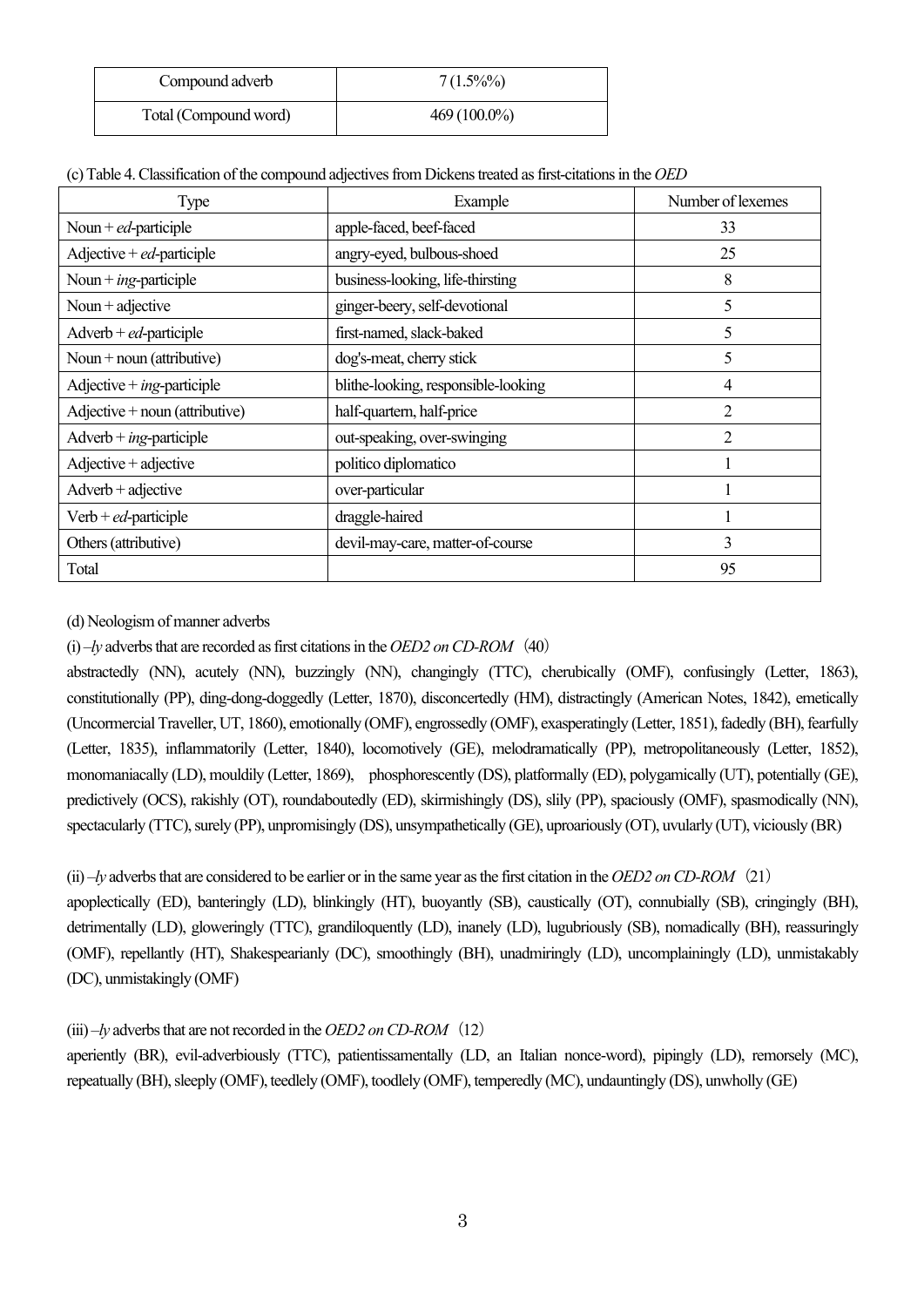### **(3) Linguistic reporter or recorder of his age**

### (a) slang (62)

(i) balmy "sleep," (OCS 8) (E.P.) 'Proberb, suggested by balmy slumbers (Shakespeare)'.

(ii) catch-em-alive-o "name for a 'fly-paper' for catching flies," (LD I, 16) (E.P.) 'Originally a fisherman's phrase, but by 1853, if not a year or two earlier, it had a tremendous vogue. Its intent was to raise a smile, its meaning almost null.'

(b) commodities (34)

- (i) butter-knife "a blunt knife used for cutting butter at table" (DC 61) (COD) (ii) Cuba "[The name of a large island in the W. Indies, also called Havana.] A cigar made of tobacco grown in Cuba." (PP 29)
- $(c)$  dialect  $(17)$
- (i) allus "always," (BH 46) (Jo, the wretched little crossing sweeper in London) 'He wos allus willin fur to give me somethink he wos, though Mrs. Sangsby she was allus a chivying on me—like everybody everywheres.'
- (ii) flummox "to bring to confusion," (PP 33) (Tony Weller, Sam Weller's father in London) 'Sammy, that if your governor don't prove a alleyvim he'll be what the Italians call reg'larly flummoxed, and that's all about it' (COD) 'transitive verb, colloquial, bewilder, confound, disconcert.'

### **III. Unusual or creative collocations**

### **(1) Eight types of unusual collocations**

(i) figurative collocations

'The Commandments say, no murder. NO murder, sir!' proceeded Mr. Honeythunder, **platformally pausing** as if he took Mr.

Crisparkle to task for having distinctly asserted that they said: You may do a little murder, and then leave off. (ED 17)

(ii) transferred collocations

Mr. Snagsby drinks, and murmurs with **an admiring cough** behind his hand. "Dear me, very fine wine indeed!" (BH 22)

(iii) oxymoronic collocations

He had been to call upon the dear **old infant**[Skimpole]. (BH 37)

(iv) disparate collocations

That when Miss Murdstone took her into custody and led her way, she [Dora] smiled and gave me her **delicious hand**. (DC 26)

(v) unconventional collocations

We were to stay a month at Mr. Boythorn's. My pet [Ada] had scarcely been there a **bright week**, as I recollect the time, when one evening after we had finished helping the gardener in watering his flowers, and just as the candles were lighted, Charley, appearing with a very important air behind Ada's chair, beckoned me mystriously out of the room.(BH 37)

(vi) modified idiomatic collocations

 little and big, young and old: yet growing up, or already **growing down** again – there are not, I say, many people who would care to sleep in a church. (*Chimes* 1)

(vii) parodied collocations

 To paraphrase the idle legend of Peter Piper, who had never found his way into their nursery, **If the greedy little Gradgrinds grasped at more than this, what was it for good gracious goodness' sake, that the greedy little Gradgrinds grasped at?** (HT I, 3)

(viii) relexicalized collocations

 'He was in wants of copying work to do, and was—**not to put too fine a point upon it**—' a favorite apology for plain-speaking with Mr. Snagsby, which he always offers with a sort of argumentative frankness, 'hard up!' (BH 11)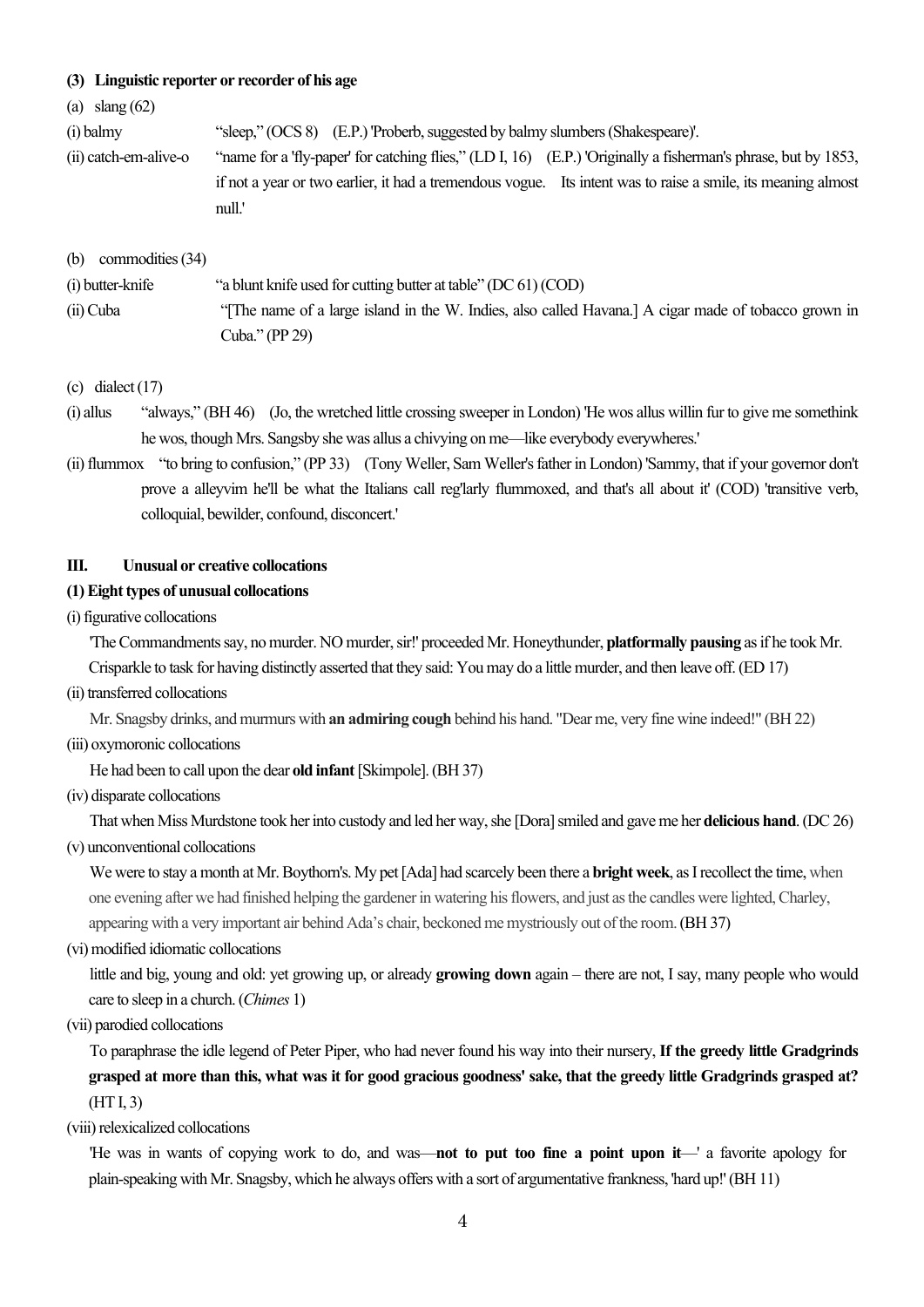## **(2) Oxymoronic collocations in** *Bleak House*

# **(a) In Esther's non-dialogue (totally 25 examples)**

- (i) A word of favourable meaning + a word of unfavourable meaning benignant shadow (Ch. 65) / captivating looseness(Ch. 37) / cheerful gravity (Ch. 13) / curious indifference (Ch. 8) / delightfully irregular (Ch. 6) / friendly indignation (Ch. 52) / good-humoured vexation (Ch. 6) / good-natured vexation (Ch. 6) / loving anxiety (Ch. 50) / modest consciousness (Ch. 14) / pleasant absurdity (Ch. 15) / pleasantly cheated (Ch. 6) / pleasantly irregular (Ch. 6) / professions of childishness (Ch. 15) / resolutely unconscious (Ch. 18) / respectful wretchedness (Ch. 8) / serene contempt(Ch. 50) / smiling condescension (Ch. 5) (18 examples)
- (ii) A word of unfavourable meaning  $+$  a word of favourable meaning absent endeavours(Ch. 6) / haughty self-restraint (Ch. 36) / mournful glory (Ch. 61) / old-faced mite (Ch. 50) / plaintive smile (Ch. 13) / rapacious benevolence (Ch. 8) (6 examples)
- (iii) Others

thoughtful baby (one example)

# **(b) In the third-person non-dialogue (totally 24 examples)**

- $(i)$  A word of favourable meaning  $+$  a word of unfavourable meaning affectionate distress(Ch. 55) / affectionate lunacy (Ch. 55) / exalted dullness(Ch. 56) / harmonious impeachment(Ch. 49)/ magnificent displeasure (Ch. 28) (5 examples)
- (ii) A word of unfavourable meaning  $+$  a word of favourable meaning

awful politeness (Ch. 40) / cold sunshine (Ch. 12) / dismal grandeur (Ch. 48) / dull repose (Ch. 66) / exhausted composure (Ch. 2) / foggy glory (Ch. 1) / frosty fire (Ch. 56) / frowning smile (Ch. 54) / gloomy enjoyment (Ch. 20) / gloomy relief (Ch. 39) / interminable brief(Ch. 1) / mechanically faithful (Ch. 36) / stolid satisfaction (Ch. 49) / stunned admiration (Ch. 25) / wicked relief(Ch. 55) / worn-out placidity (Ch. 2) (16 examples)

(iii) Others

boastful misery (Ch. 20) / official den / waking doze (Ch. 58) (3 examples)

# **IV. Idiomatic wordplays**

# **(1) Three types of idiomatic wordplays**

(a) Substitution

 Saying which, the old lady, quite unconscious that she had spoken above a whisper, drew herself up, and **looked carving-knives at**the hard-headed delinquent. (PP 6)

 (cf. "dagger: 3b. *to speak* or*look daggers*: to speak so as to wound, to speak or look fiercely, savagely, or angrily" in the *OED.* "I will speake Daggers to her" in Shakespeare's *Hamlet* (iii. ii. 414)in 1601. In 1833, Marryat replaced the verb "speak" with the verb "look," as seen in "Lord Privilege . . . looked daggers at me" (in *Simple*).)

(b) Expansion

Mr. Trotter raised the pot to his lips, and, **by gentle and almost imperceptible degrees**, tilted it into the air. (PP 44)

(c) Conversion

 Every morning, the regular water-drinkers, Mr Pickwick among the number, met each other in the pump room, took their quarter of a pint, and **walked constitutionally**. (PP 36)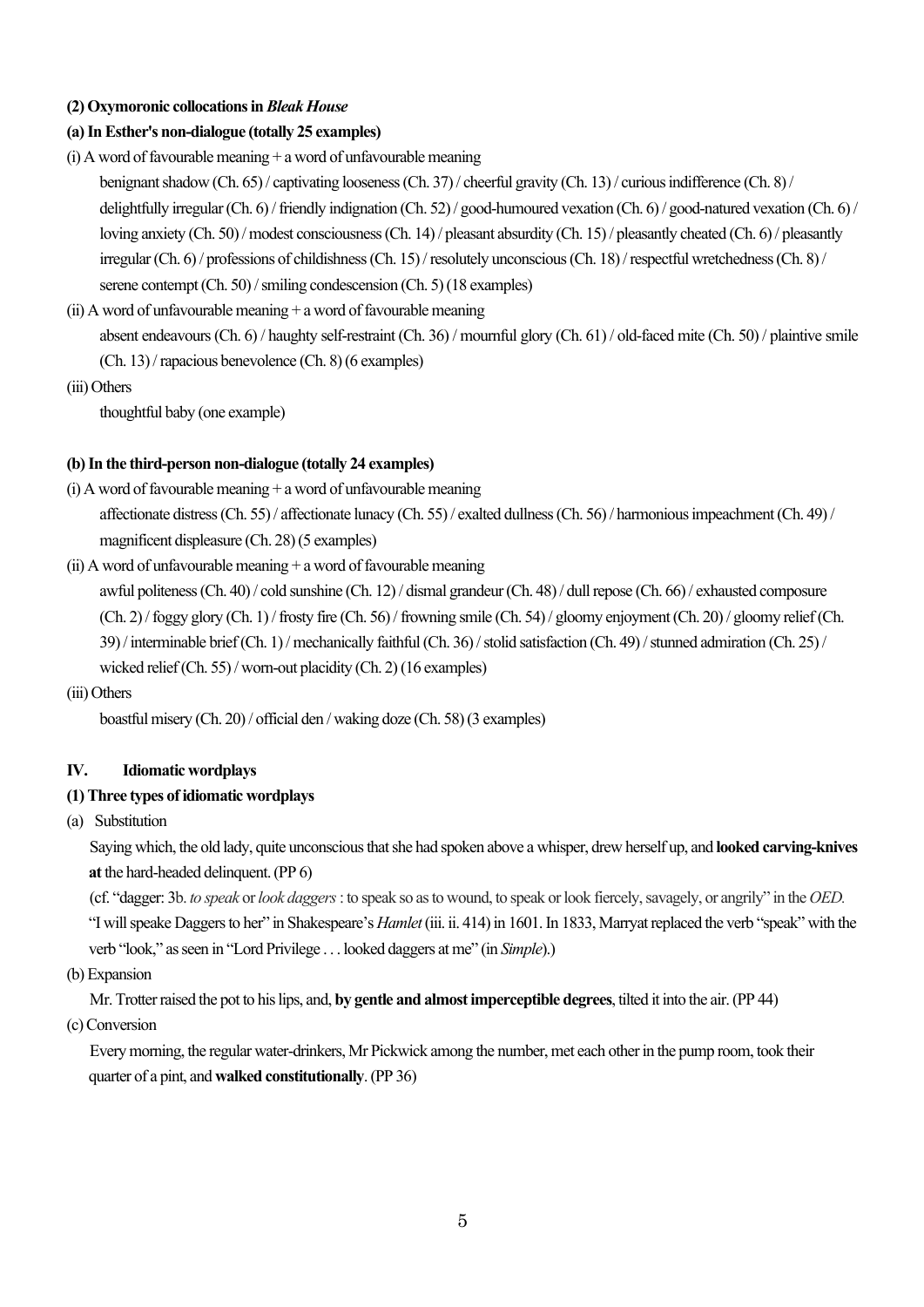# **Dickens Lexicon Digital**

| $\overline{+}$ $\Box$ $\overline{}$ BH<br>DS<br><b>F-M6</b>                                               | <b>Keyword/Phrase:</b> (You can use wild cards, "*" as a character and " " as a word.)<br>dearees                                                                                                                                                                                                                                                                                                                                                                                                                                                                                                                                                                                                                                                                                                                                                                                                                                                                                                                                                                                                                                                                                                                                                                                                                                                                                                                                                                                                                     |                      |
|-----------------------------------------------------------------------------------------------------------|-----------------------------------------------------------------------------------------------------------------------------------------------------------------------------------------------------------------------------------------------------------------------------------------------------------------------------------------------------------------------------------------------------------------------------------------------------------------------------------------------------------------------------------------------------------------------------------------------------------------------------------------------------------------------------------------------------------------------------------------------------------------------------------------------------------------------------------------------------------------------------------------------------------------------------------------------------------------------------------------------------------------------------------------------------------------------------------------------------------------------------------------------------------------------------------------------------------------------------------------------------------------------------------------------------------------------------------------------------------------------------------------------------------------------------------------------------------------------------------------------------------------------|----------------------|
| ∓⊹⊡<br>нт                                                                                                 | Card/Text                                                                                                                                                                                                                                                                                                                                                                                                                                                                                                                                                                                                                                                                                                                                                                                                                                                                                                                                                                                                                                                                                                                                                                                                                                                                                                                                                                                                                                                                                                             | Sort by: Limit       |
| $F - \Box$<br>LD<br>МC<br>$\overline{+}$<br>- 79<br>мнс                                                   | $\Box$ Entry $\Box$ Definition $\Box$ Dictionary $\Box$ Text $\Box$ Cf $\Box$ Quoted<br>Card $\div$<br>$OED:$ Yes $\div$                                                                                                                                                                                                                                                                                                                                                                                                                                                                                                                                                                                                                                                                                                                                                                                                                                                                                                                                                                                                                                                                                                                                                                                                                                                                                                                                                                                              | $200 \div$<br>Search |
| ocs<br><b>OMF</b><br>$+ -$<br>от<br>n a                                                                   | "degrees (Field: Entry)" in the cards of all works<br>$13/13$ hits                                                                                                                                                                                                                                                                                                                                                                                                                                                                                                                                                                                                                                                                                                                                                                                                                                                                                                                                                                                                                                                                                                                                                                                                                                                                                                                                                                                                                                                    |                      |
| $\blacksquare$ $\blacksquare$ $\blacksquare$ $\blacksquare$ $\blacksquare$ $\blacksquare$<br>∓⊹⊡<br>ை TTC | by slow degrees (TTC: II.14) - They were still fishing perseveringly, when he peeped in at the gate for the sec<br>by slow degrees (LD: 1.24) - "True," said Pancks. "What's it worth? You shall live to see, Miss Dorrit." Re<br>by slow degrees $(LD: II.33)$ - I have had her before me all this time, finding no pleasure in anything but keep<br>by slow degrees (MC: 18) - He patted Anthony upon the hand as one might comfort a child, and drawing the<br>by slow degrees $(MC; 21)$ - By slow degrees, however, some heads and shoulders appeared, and connecting the<br>by slow degrees ( $DS: 15$ ) - As these reflections presented themselves to the Captain's mind, and by slow deg<br>by slow degrees (DS: 41) - But Mr Toots takes courage, when they whisper a kind thought to him; and by slow<br>by slow degrees $(DS: 46)$ - In fatal truth, these were associated with a woman, a proud woman, who hated hi<br>by slow degrees (HT: 1.13) - He closed his eyes, more to please her than to rest his weary head; but, by slow<br>degrees in temperature (MC: 17) - These ladies were all three talking together in a very loud tone when Martin a<br>degrees, by painful (BH: 15) - Really, sir, I think she might, said Mrs Blinder, getting her heavy breath by<br>slow degrees, by (BH: 4) - At length, by slow degrees, they became indistinct and mingled. I began to lose<br>slow degrees, by $(MC; 31)$ - Mr. Pecksniff brought up to the top of the pew, by slow degrees, his hair, his f |                      |

# **(3)** (Text—by \_ \_ degrees)

| Keyword/Phrase: (You can use wild cards, "*" as a character and "_" as a word.)<br>by $\_\_$ degrees |                                                                                       |                                                          |               |
|------------------------------------------------------------------------------------------------------|---------------------------------------------------------------------------------------|----------------------------------------------------------|---------------|
| Card/Text C/W<br>Length Author: Dickens                                                              | ÷                                                                                     | Sort by:                                                 | Limit         |
| Work: All<br>$50 \div$<br>Text $\div$<br>word $\div$                                                 |                                                                                       | Following word<br>÷                                      | 200<br>Search |
| 14 hits (Sort by a precedent word)<br>1                                                              |                                                                                       |                                                          |               |
| be quite so bad again, and that I shall get better   by very slow degrees.                           |                                                                                       | I'll try very hard. I won't stop at five-and-twen (LD2)  |               |
| 2                                                                                                    | e being poorly inhabited. It has been progressing   by almost imperceptible degrees.  | The occupiers of the shops have gradually given u (SBS)  |               |
| lift your head to get it on my arm? I will do it $\vert$ by very gentle degrees.<br>3                |                                                                                       | You shall hardly feel it." (OMF3)                        |               |
| last, as a hopeless attempt; and moving her chair   by very slow degrees  <br>4                      |                                                                                       | a little nearer to the stranger, sat with her eyes (CBD) |               |
| ion, whom he has observed sinking lower and lower, by almost imperceptible degrees,<br>5             |                                                                                       | and the shabbiness and utter destitution of whose (SBT)  |               |
| 6                                                                                                    | with the light of the rising sun; and the streets,   by almost imperceptible degrees, | begin to resume their bustle and animation. Marke (SBS)  |               |
| 7 joined and mixed by chance; and when, and how, and   by what wonderful degrees,                    |                                                                                       | each separates from each, and every sense and obje (CHM) |               |
| ther, but read a deal o' poetry and pined avay, $\sim$   by rayther slow degrees,  <br>8             |                                                                                       | for she ain't dead yet. It took a deal o' poetry (MHC)   |               |
| ed until he rested it upside down upon the table. $\vert$ By the same degrees $\vert$<br>9           |                                                                                       | his attention became concentrated on the knife. A (OMF2) |               |
| 10<br>th. Neither did the idea come upon me at once, but   by very slow degrees,                     |                                                                                       | presenting itself at first in dim shapes at a very (MHC) |               |
| 11<br>ns that they were really too hard upon him, it was   by very many degrees                      |                                                                                       | the best professional job he had ever had, and one (PP)  |               |
| gether, how lonely Smike had been all night $\sim$ and   by very slow degrees,  <br>12               |                                                                                       | too; for on this subject also, Kate seemed to spea (NN)  |               |
| 13<br>The reverend gentleman gradually opened the door $\vert$ by almost imperceptible degrees,      |                                                                                       | until the aperture was just wide enough to admit o (PP)  |               |
| 14<br>an old house in an old ghostly inn), and recounted   by very slow degrees                      |                                                                                       | what had yesterday taken place between him and Qui (OCS) |               |

## **(4) (Text—by \_ \_ \_ degrees)**

7 hits (Sort by a precedent word)  $\mathbf{1}$ 

|   | 1 y, her sister has become more sensible and womanly   by just the same degrees.                                                                | It would be as hard to convince me that if I was (LD1)      |
|---|-------------------------------------------------------------------------------------------------------------------------------------------------|-------------------------------------------------------------|
|   | 2 ith a woman, a proud woman, who hated him, but who   by slow and sure degrees                                                                 | had been led on by his craft, and her pride and re (DS)     |
|   | 3 hen John Browdie came to be spoken of, he dropped,   by slow and gradual degrees,                                                             | into a chair, and rubbing, his hands upon his knee (NN)     |
| 4 | absence $\sim$ must see, for I, upon whom it has come   by slow and hard degrees,                                                               | see it and know it well $\sim$ will not move you to pi (NN) |
|   | By slow but sure degrees,                                                                                                                       | the terrors of that hateful corner swell until the (AN)     |
| 6 | was strong, and it was very, very hard, to loosen;   by gradual efforts and degrees   unclosed a little here, it clenched the tighter th (TTC3) |                                                             |
|   | the first street-corner breakfast-sellers. And so   by faster and faster degrees,                                                               | until the last degrees were very fast, the day cam (UT)     |
|   |                                                                                                                                                 |                                                             |

1. by just the same degrees (LD), 2. by slow and sure degrees (DS), 3. by slow and gradual degrees (NN), 4. by slow and hard degrees (NN), 5. by slow but sure degrees (AN), 7. by faster and faster degrees (UT)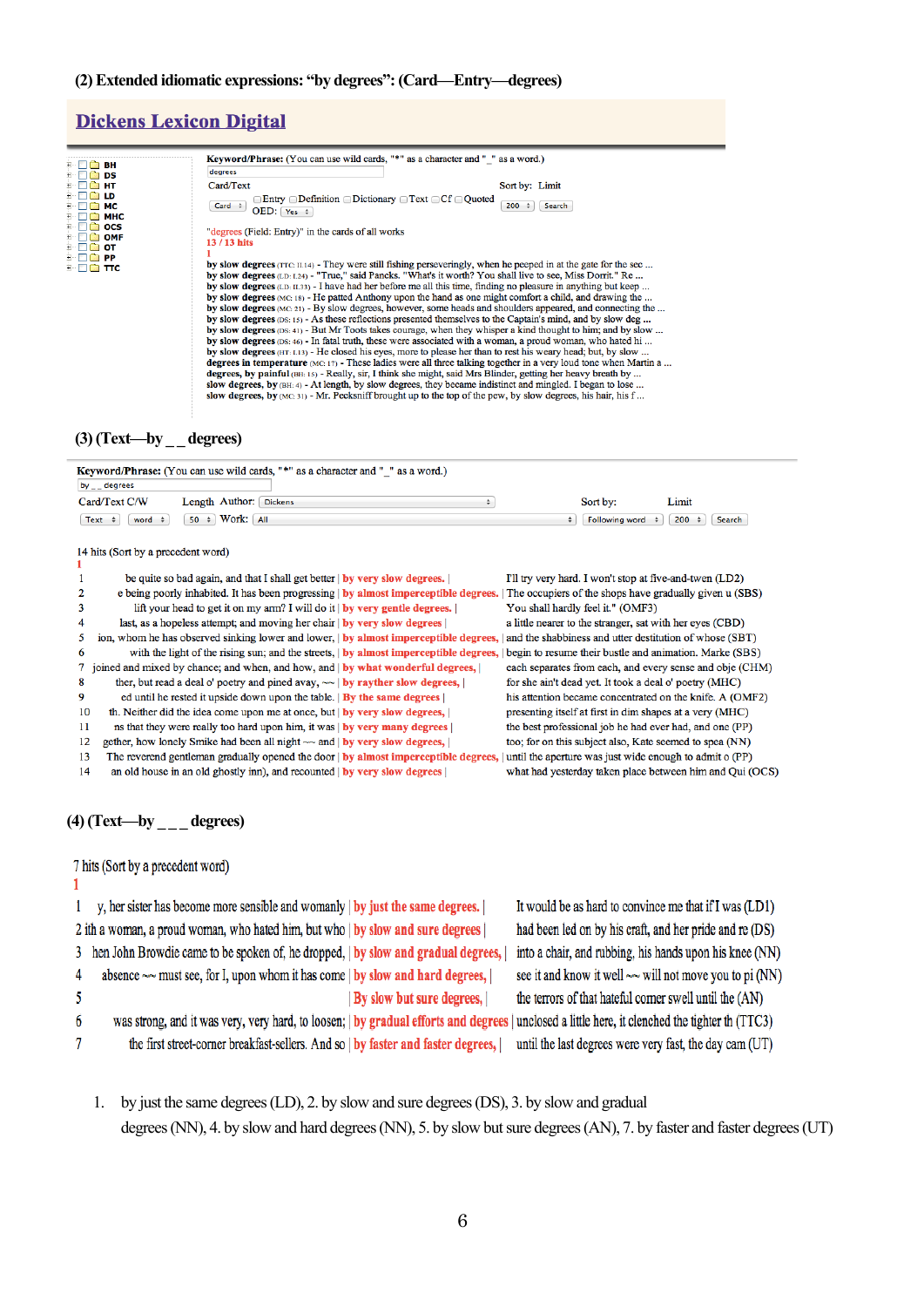## **(5) (Text—by \_ \_ \_ \_ degrees)**

#### (i) Dickens

7 hits (Sort by a precedent word)

As they stole farther and farther in | by slight and scarcely perceptible degrees, |  $\mathbf{1}$ 2 range, very strange, even to himself, to find how, | by quick though almost imperceptible degrees, | he lost his delicacy and self-respect, and gradual (MC) 3 ld man's disorder was past, and he began to mend. | By very slow and feeble degrees | 4 hed this ghostly mist, and became enveloped in it, | by the easiest succession of degrees | 5 the green sea, and followed them, as they swelled, | by slow and almost imperceptible degrees, | ished, Mr Trotter raised the pot to his lips, and, | by gentle and almost imperceptible degrees, | 6 a wooden tray he carried, and letting it go again | by very gentle and careful degrees, |  $7^{\circ}$ 

and with such caution that they scarcely seemed to (NN) his consciousness came back; but the mind was weak (OCS) imaginable. Passing from the roar and rattle of t (MC) into a continuous line of coast, can hardly be exa (AN) tilted it into the air. He paused once, and only o (PP) when he and the tray had got in, lest it should cl (CBE)

1. NN (1839), 2. MC (1844), 3. OCS (1841), 5. AN (1842), 6. PP (1837), 7. CBE (*The Haunted Man*)(1848)(4 番は該当しない ので、合計6 例)

### (ii) 18th and19th Century Fiction (including Dickens)

| Keyword/Phrase: (You can use wild cards, "*" as a character and "_" as a word.)                                        |                                                                                        |  |  |
|------------------------------------------------------------------------------------------------------------------------|----------------------------------------------------------------------------------------|--|--|
| by $\sqrt{2}$ = $\sqrt{2}$ degrees                                                                                     |                                                                                        |  |  |
| Card/Text C/W<br>Length Author: All<br>÷                                                                               | Sort by:<br>Limit                                                                      |  |  |
| 50 ÷ Work: All<br>word $\div$<br>Text $\div$                                                                           | 200<br>Following word<br>Search<br>$\div$                                              |  |  |
| 12 hits (Sort by a precedent word)                                                                                     |                                                                                        |  |  |
|                                                                                                                        |                                                                                        |  |  |
| As they stole farther and farther in $\vert$ by slight and scarcely perceptible degrees, $\vert$                       | and with such caution that they scarcely seemed to (NN)                                |  |  |
| ving composers, singers, and masters, decided<br>by the Miss Falconers. By degrees  <br>$\overline{c}$<br>upon         | he began to see a little through the palpable obsc (Patronage)                         |  |  |
| range, very strange, even to himself, to find how,   by quick though almost imperceptible degrees,<br>3                | he lost his delicacy and self-respect, and gradual (MC)                                |  |  |
| er; he did not attempt to disengage her arms; and,   by degrees, by very slow degrees,  <br>4                          | her grasp loosened. At last her arms gave way and (Vivian Grey)                        |  |  |
| man's disorder was past, and he began to mend.   By very slow and feeble degrees                                       | his consciousness came back; but the mind was weak (OCS)                               |  |  |
| hed this ghostly mist, and became enveloped in it,   by the easiest succession of degrees  <br>6                       | imaginable. Passing from the roar and rattle of t (MC)                                 |  |  |
| the green sea, and followed them, as they swelled,   by slow and almost imperceptible degrees,                         | into a continuous line of coast, can hardly be exa (AN)                                |  |  |
| or else be contented to be in the hospital, which,   by the by, was three degrees  <br>8                               | more offensive and more suffocating than our own b (Roderick Random)                   |  |  |
| ished, Mr Trotter raised the pot to his lips, and,   by gentle and almost imperceptible degrees,  <br>9                | tilted it into the air. He paused once, and only o (PP)                                |  |  |
| wbray's daughter a very fair young person, he $_{\rm{grew}}$ l by gradual, but pretty rapid degrees, $ $<br>10         | to perceive that she was the very loveliest tabern (The Vicar of Wrexhill)             |  |  |
| a wooden tray he carried, and letting it go again   by very gentle and careful degrees,  <br>11                        | when he and the tray had got in, lest it should cl (CBE)                               |  |  |
| 12 firmness wherewith you hold your resolutions, not   by the tedious scarcely perceptible degrees                     | with which I must sap the foundation of Sibella's (Secresy or The Ruin on the<br>Rock) |  |  |
| 1 (Dickens), 3. (Dickens), 5 (Dickens), 7 (Dickens), 9 (Dickens), 10 (Mrs. Trollope), 11 (Dickens), 12 (Eliza Fenwick) |                                                                                        |  |  |
| المناصر والمطاري فالمستحدث والمستحدث والمستحدث والمستحدث والمستحدث والمستحدث والمستحدث والمستحدث والمستحدث             |                                                                                        |  |  |

(2 番、4 番、6 番、8 番は該当しないので、合計8 例。そのうち6 例はDickens。)

And it was strange, very strange, even to himself, to find how, by quick though almost imperceptible degrees, he lost his delicacy and self-respect, . . . (MC Chapter13)

#### **(b) Conclusion**

#### **References**

Collins, P.(ed.) (1971) *Dickens The Critical Heritage* London: Routledge and Kegan Paul.

- Firth, J. R. (1957) *Papers in Linguistics, 1934-51*, Oxford: Oxford University Press.
- Fludernik, M.(2008) "The Eighteenth-century Legacy," in David Paroissien, ed. *A Companion to Charles Dickens*, Oxford: Blackwell, pp. 65-80.
- Hori, M. (2002) "Collocational Patterns of –*ly* Manner Adverbs in Dickens," in T. Saito, J. Nakamura and S. Yamazaki (eds.) *English Corpus Linguistics in Japan.* Amsterdam: Rodopi, pp. 149-63.
- Hori, M. (2004) *Investigating Dickens' Style: A Collocational Analysis*. Basingstoke: Palgrave Macmillan.
- Hori, M. (2005) "Collocational Style in the Two Narratives of *Bleak House*," in C. Caldas-Coulthard and M. Toolan (eds.) *The*